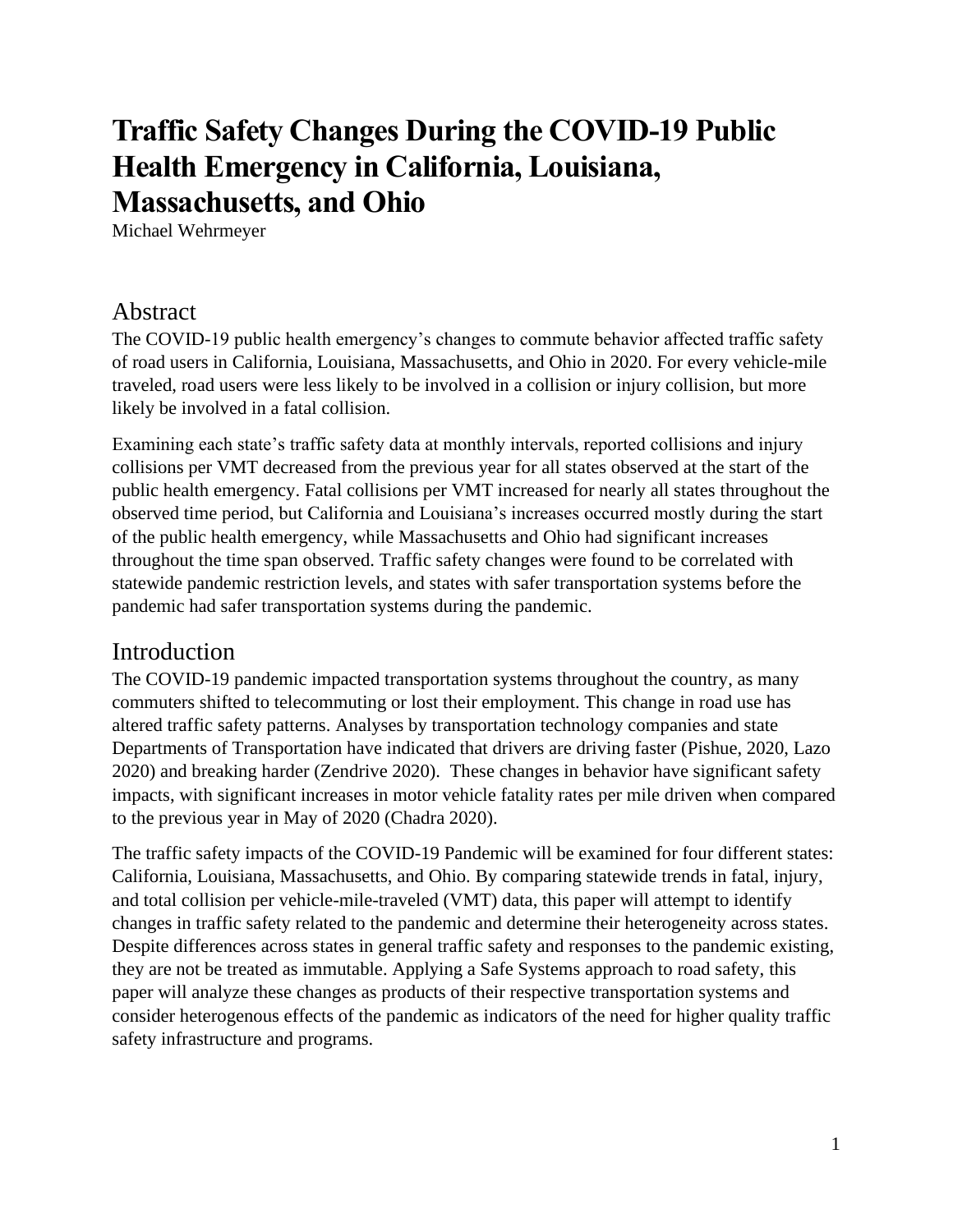## Existing Traffic Safety Analysis

Governmental agencies and private companies collected and analyzed traffic safety data throughout the duration of the public health emergency.

The National Highway Traffic Safety Administration (NHTSA), an agency in the U.S. Department of Transportation, publishes traffic safety reports for every quarter of the year using data submitted by state transportation agencies. NHTSA has noted several substantial changes in traffic safety data since the start of the pandemic. Compared to 2019, there were "31% few trips per day in Q2 2020 and 35% fewer trips in Q3 2020" (Office of Behavioral Safety Research, 2021). Risky behaviors, including failure to use seat belts, failure to adhere to speed limits, and driving under the influence, all increased after the start of the public health emergency. Increases in vehicle velocity has not been uniform spatially. Using the National Performance Management Research Data Set (NPMRDS), NHTSA observed significant increases in urban road speeds from April to June (NHTSA, 2020) and July to September (Office of Behavioral Safety Research, 2021).

The National Safety Council (NSC), an American nonprofit safety advocate, tracks automobile fatality trends and issues traffic safety data estimates regularly. In July, the NSC stated that that the fatality rate per miles driven in May increased by 23.5% in comparison to 2019 (NSC, 2020a), from 1.19 to 1.47 deaths per 100 million vehicle miles. The total number of deaths on the road in May dropped an estimated 8% from 2019, but the number of miles driven that month dropped 25.5%. In November 2020, the NSC published preliminary monthly traffic safety estimates for the first eleven months of the year. Over this time period, seven states had an increase in traffic fatalities of more than 100 deaths: Texas, California, North Carolina, Florida, Arkansas, Mississippi, and Missouri (NSC, 2020b).

Zendrive, a telemetrics company with access to millions of miles of driving data from their phone application, also analyzed changes in driving behavior after the start of the public health emergency. From analysis of behavioral data in the weeks before and after March 15<sup>th</sup>, the date of the first stay-in-place order, Zendrive discovered a 27% increase in speeding, 38% increase in phone usage, and 25% increase in hard braking in drivers still on the road (Zendrive 2020).

In a report for the analytics company INRIX, Bob Pishue analyzed road conditions on major thoroughfares in the U.S.'s 25 largest metropolitan areas in "COVID-19 Effect on Collisions on Interstates and Highways in the US." Incidences of collisions were found to have fallen across all analyzed metro areas, then returned to pre-COVID 19 levels between August and October. During this period, instances of collisions grew significantly more than VMT (57% increase in collisions to 22% in VMT). In addition to analysis on overall collision and VMT trends, this report examined differences in collision trends for different functional classifications for roadways. Collisions were found to vary significantly based on the functional classification, with 14 of the 25 metro areas with "greater percentage decreases in collisions on arterial streets than on Interstates and freeways/expressways."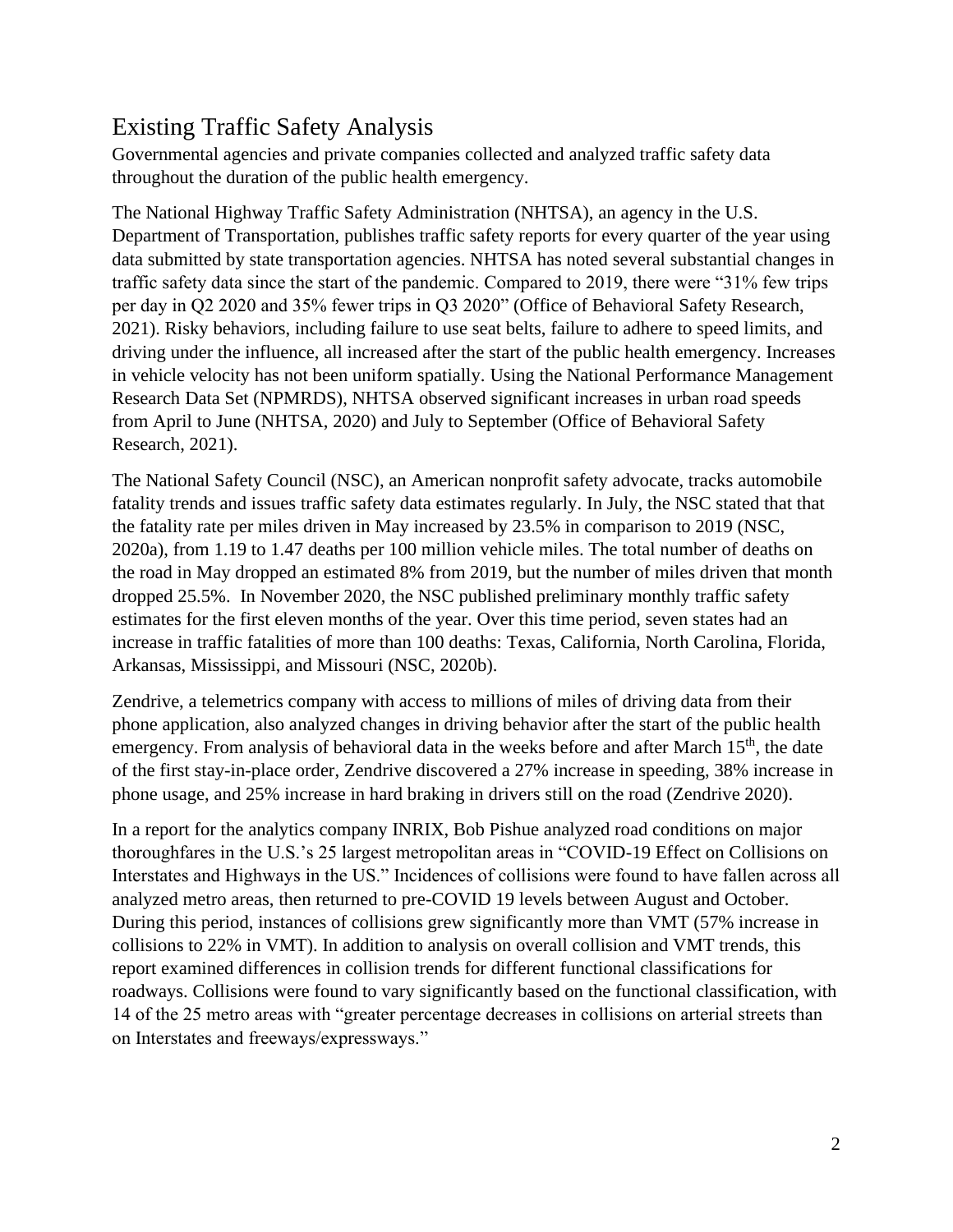### Data

The traffic safety time series data will be analyzed of four states: California, Louisiana, Massachusetts, and Ohio. Selection of states was based off of available data and different vehicular trends in response to the pandemic. An analysis by Streetlight indicated that California and Massachusetts had larger reductions in VMT that did not recover quickly, while Louisiana and Ohio had lower VMT reductions that recovered more quickly (Wegsheider, 2020). The data for California is provided by the Statewide Integrated Traffic Records System (SWITRS), a database updated by the California Highway Patrol. Louisiana's data is provided by the Louisiana State University in Crash Reports. Massachusett's data is provided by the Massachusetts DOT in their "Crash Open Data Portal." Ohio's data is provided by the Ohio Department of Public Safety through their Ohio Crash Statistics System.

Massachusetts and Louisiana provide statewide traffic safety data aggregated for every month. California and Ohio provide crash reports for every traffic incident. The data for California and Ohio was therefore processed using the programming language Python to produce comparable aggregates.

### Methodology

Raw traffic safety data lacks required contextual information to understand traffic safety changes during the pandemic. For example, a reduction in total statewide traffic incidents may give the indication that road safety during this time period has increased; however, if the total number of miles driven in the state also decreased, the effect of the pandemic on traffic safety becomes less clear. Therefore, estimates of state-level vehicle miles traveled (VMT) data reported in monthly increments by the Federal Highway Administration (FHWA) are used as a denominator to contextualize changes in traffic safety. This is equivalent to "exposure" data in the field of public health.

The monthly VMT, fatal collision, injury collision, and total collision data of each state during the pandemic was compared to the data of previous years and to other states in this analysis. Comparing year-to-year monthly data is superior to comparing data from one month to another to avoid typical monthly and seasonal trends (e.g., VMT is typically higher in summer months than winter months). Although Ohio and California provide data differentiating serious injury and less serious injury collisions, Louisiana and Massachusetts do not. Therefore, these categories were combined when provided. In this analysis, fatal collisions result in at least one fatality and injury collisions result in at least one injury, but no fatalities. These groups are mutually exclusive. Fatal collisions may result in multiple fatalities or injuries, and injury collisions may result in multiple injuries. Parties involved in the collision datasets include pedestrians or bicyclists involved in a vehicular collision, therefore, injuries or deaths of these two groups are included in the data.

## Timeline of Restrictions in Each State

California, Louisiana, Massachusetts, and Ohio state governments initial responses to the pandemic were similar. Many of these responses affected vehicular travel. Both public and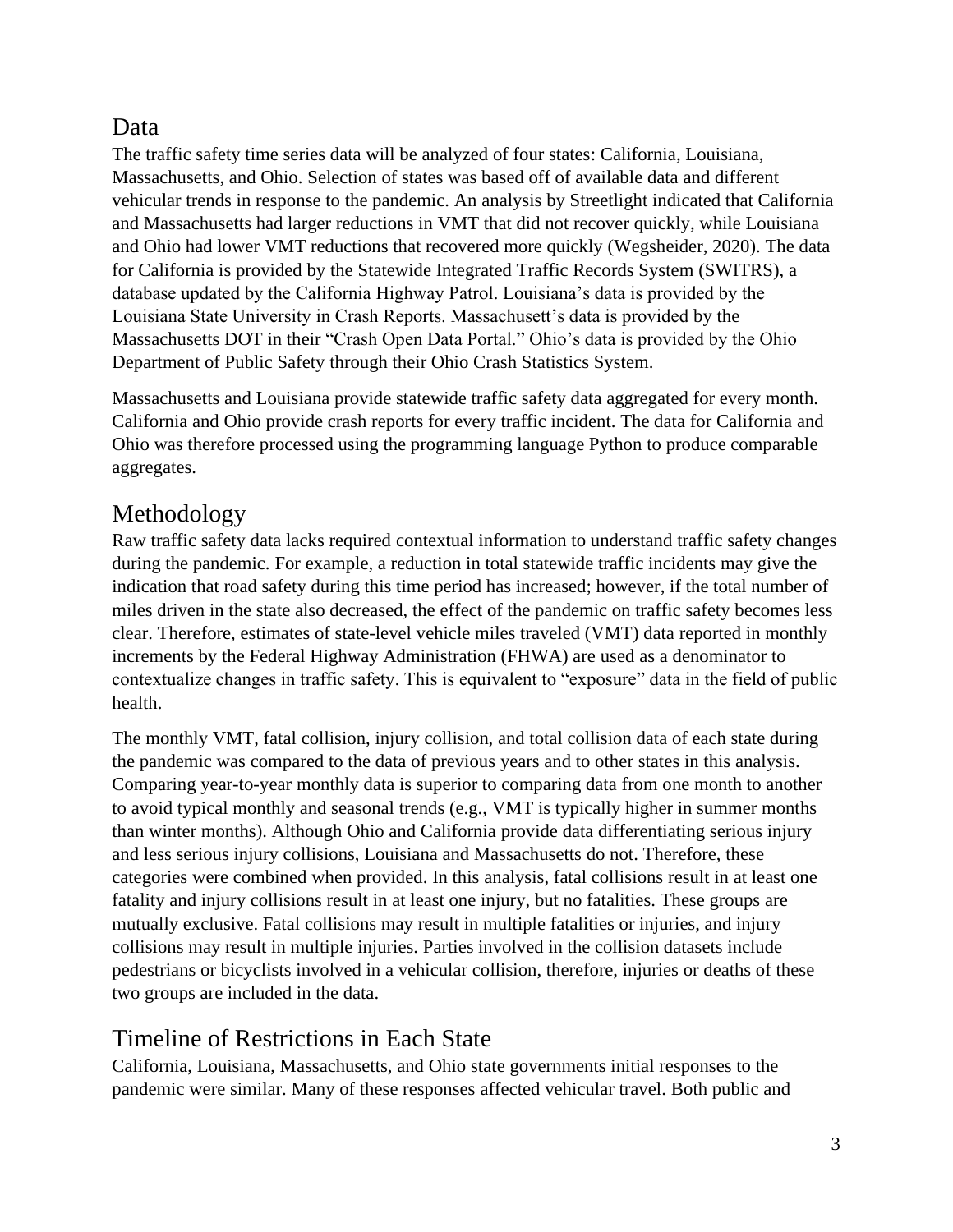private schools closed mid-March and remain closed until the end of the 2019-2020 school year (Ballotpedia, e). From March  $19<sup>th</sup>$  to March  $22<sup>nd</sup>$ , after initial restrictions, the four issued stay-athome advisories or orders (National Governor's Association, 2020 a-d). Beginning in May, states would begin to allow the reopening of certain businesses under restrictions. Around this time period, the states would release reopening plans that determined county eligibility based on county-level criteria. The states would then loosen or tighten restrictions based off of case rates throughout summer. Many restrictions were lifted or issued on a county level (National Governors Association, 2020a-d).

School reopening in Fall 2020 for Massachusetts, Ohio, and Louisiana varied at the local level, while the California state government imposed a partial closure (Ballotpedia, a). On September 11<sup>th</sup>, the California state government announced 414 k-6 schools received a waiver to reopen. All four states would remain at levels of restrictions until late November, when a resurgence of COVID-19 cases occurred (Ballotpedia, a-d).

Comparing the stringency of public health emergency government restrictions is complicated by the differences in local implementation. For the purpose of comparison between states, generalizations were required. Using data from the COVID-19 Government Response Tracker created and updated by Oxford's Blavatnik School of Government, the New York Times created visualizations detailing the overall response of different states' governments (Leatherby & Harris, 2020). California and Massachusetts are considered to have put into place very strict containment measures since the initial closures in March until the publication of the article in mid-November. Ohio was considered to have reasonably strict measures, with certain relaxations. The measure stringency index would for Ohio would fall during the start of the 2020-2021 school year. Louisiana is considered to have a government response level that puts it in the center, with a predominantly average response rating from March to mid-November.

### Vehicle Miles Traveled Changes During the Pandemic

Individual states' VMT data for 2018, 2019, and 2020 was taken from the FHWA's Traffic Volume Trends monthly reports (FHWA). The data is derived from hourly traffic data from traffic counting locations. Examining the FHWA data, all four states' VMT decreased significantly from 2019 to 2020 from the months of March to October, as shown in Table 1.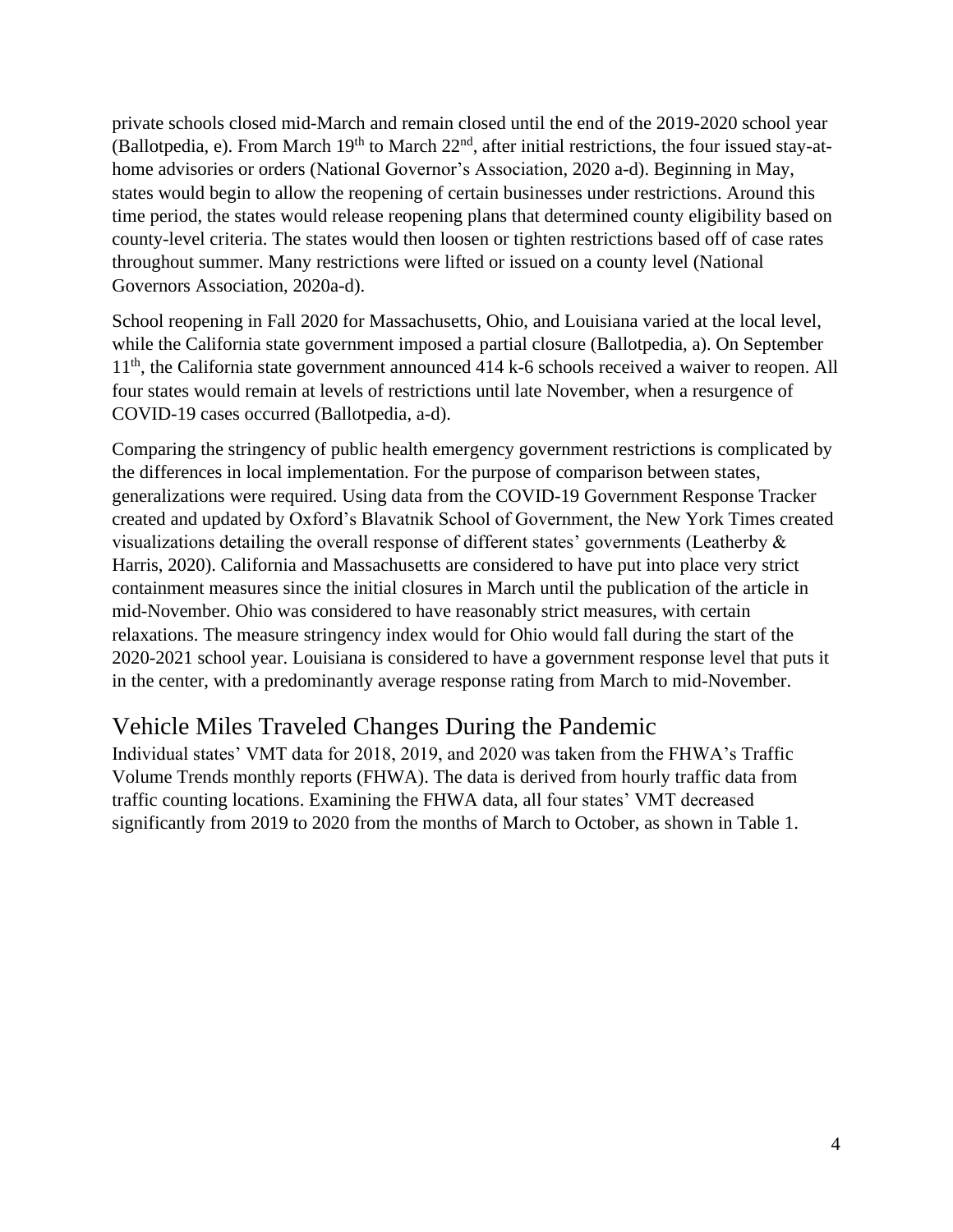| <b>California</b> |        |                                | Louisiana |                                | <b>Massachusetts</b> |                                | Ohio    |                                |  |
|-------------------|--------|--------------------------------|-----------|--------------------------------|----------------------|--------------------------------|---------|--------------------------------|--|
| Year              | VMT*   | $\frac{6}{6}$<br><b>Change</b> | $VMT^*$   | $\frac{6}{9}$<br><b>Change</b> | VMT*                 | $\frac{6}{6}$<br><b>Change</b> | $VMT^*$ | $\frac{6}{6}$<br><b>Change</b> |  |
| 2018              | 2339.2 | -                              | 340.6     | $\blacksquare$                 | 429.9                | $\overline{\phantom{0}}$       | 818.2   | ۰                              |  |
| 2019              | 2400.3 | 2.6%                           | 350.0     | 2.8%                           | 461.8                | 7.4%                           | 787.1   | $-3.8%$                        |  |
| 2020              | 1950.2 | $-18.8%$                       | 295.2     | $-15.7%$                       | 352.2                | $-23.7%$                       | 654.4   | $-16.9%$                       |  |

#### *Table 1: VMT (in 100 Millions) Changes from March to October*

All four states experienced similar monthly trends in VMT reductions compared to the previous year. VMT decreased in March 2020 from March 2019 by 15-20%, hit a nadir in April with reductions from 35-50%, then gradually returned to values from 10-20% lower than the previous year until October. This reflects state-level restrictions: states initiated economic and state service shutdowns in March and began the process of loosening them in May, after April had passed.





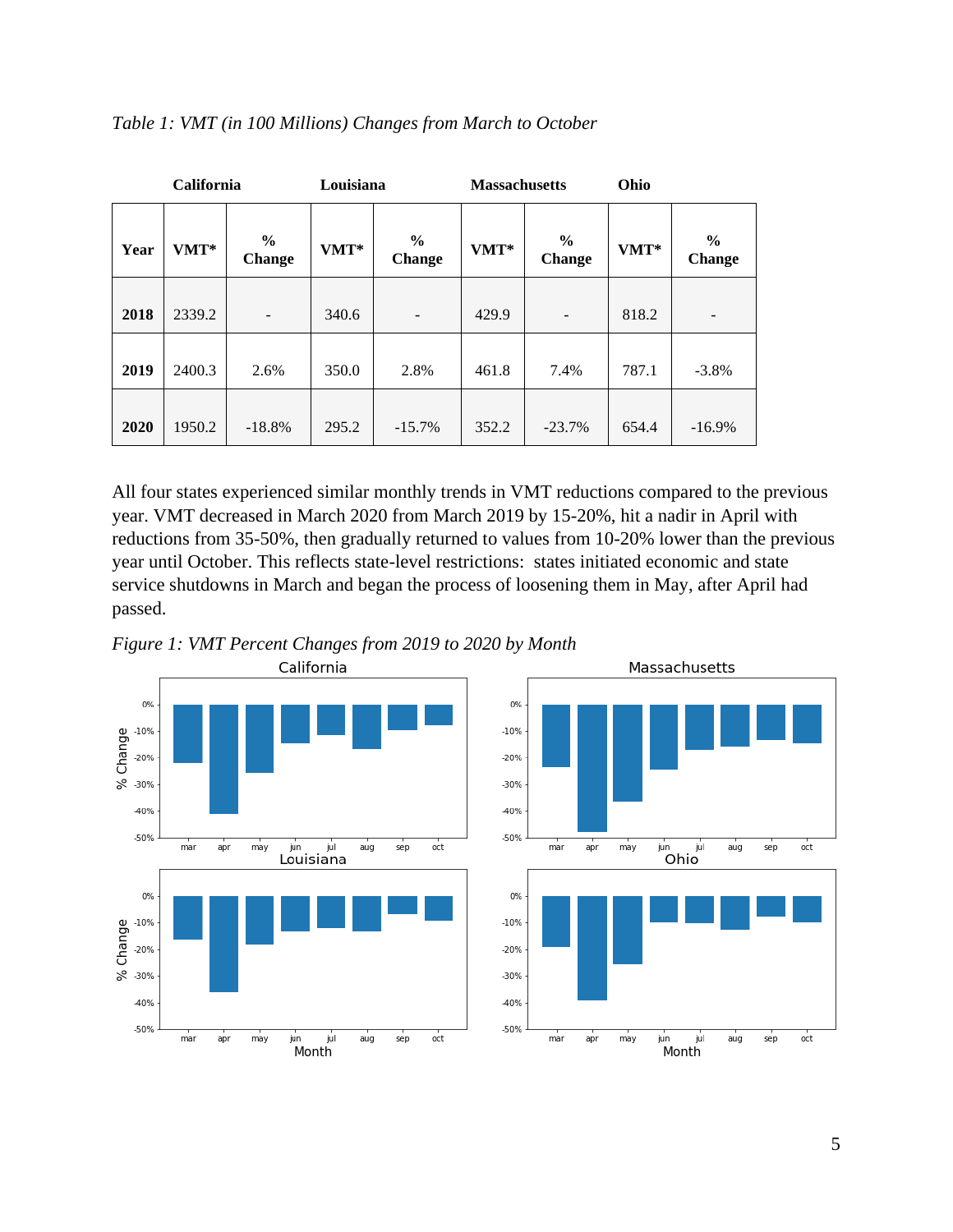### Issue Analysis

### All Collisions

The four states analyzed have different relationships between reported collisions and VMT. California's reported collisions per VMT is lower than other states, indicating that drivers tend to become involved in vehicular collisions less per vehicle-mile driven. Traffic safety per trip would have to be determined using a different metric – typical California vehicle trips could tend to be longer than the other states examined.

Changes in the total number of collisions per VMT from 2018 to 2019 from March to October varied across the states, with Ohio experiencing a slight increase in reported collisions per VMT and California, Louisiana, and Massachusetts experiencing decreases, as shown in Table 2.

From 2019 to 2020, however, all states experienced decreases in reported collisions per VMT despite significant reductions in VMT in 2020. California and Massachusetts experienced greater than 10% reductions in reported collisions per VMT, while Louisiana and Ohio experienced more modest reductions.

|      | <b>California</b> |             |                          | Louisiana    |             |                          |              | <b>Massachusetts</b> |                         | Ohio         |             |                         |
|------|-------------------|-------------|--------------------------|--------------|-------------|--------------------------|--------------|----------------------|-------------------------|--------------|-------------|-------------------------|
| Year | <b>Total</b>      | per<br>VMT* | $\frac{0}{0}$<br>Change  | <b>Total</b> | per<br>VMT* | $\frac{6}{6}$<br>Change  | <b>Total</b> | per<br>VMT*          | $\frac{6}{6}$<br>Change | <b>Total</b> | per<br>VMT* | $\frac{0}{0}$<br>Change |
| 2018 | 324757            | 1115.0      | $\overline{\phantom{a}}$ | 108534       | 2572.8      | $\overline{\phantom{0}}$ | 91168        | 1698.3               |                         | 195038       | 1911.2      |                         |
| 2019 | 314908            | 1053.4      | $-5.5%$                  | 110002       | 2530.9      | $-1.6%$                  | 92160        | 1598.2               | $-5.9\%$                | 195056       | 1983.3      | 3.8%                    |
| 2020 | 228291            | 938.0       | $-11.0\%$                | 88084        | 2377.2      | $-6.1\%$                 | 60133        | 1360.3               | $-14.9%$                | 152716       | 1852.0      | $-6.6%$                 |

*Table 2: All Collisions per 100 Million VMT from March to October*

Comparing reported collisions per VMT percentage reductions from 2019 to 2020 on a monthly basis reveal different collision changes for each state. California and Massachusetts experienced uniformly negative changes in collisions per VMT from March to October. However, Massachusetts experienced reductions greater than 15% from March to May, while California's reductions were less substantial. Louisiana experienced significant reductions in March, April, and May, but had a significant percentage increase in the month of July. Ohio's greatest reductions also occurred predominantly earlier in the time span examined, but were less substantial.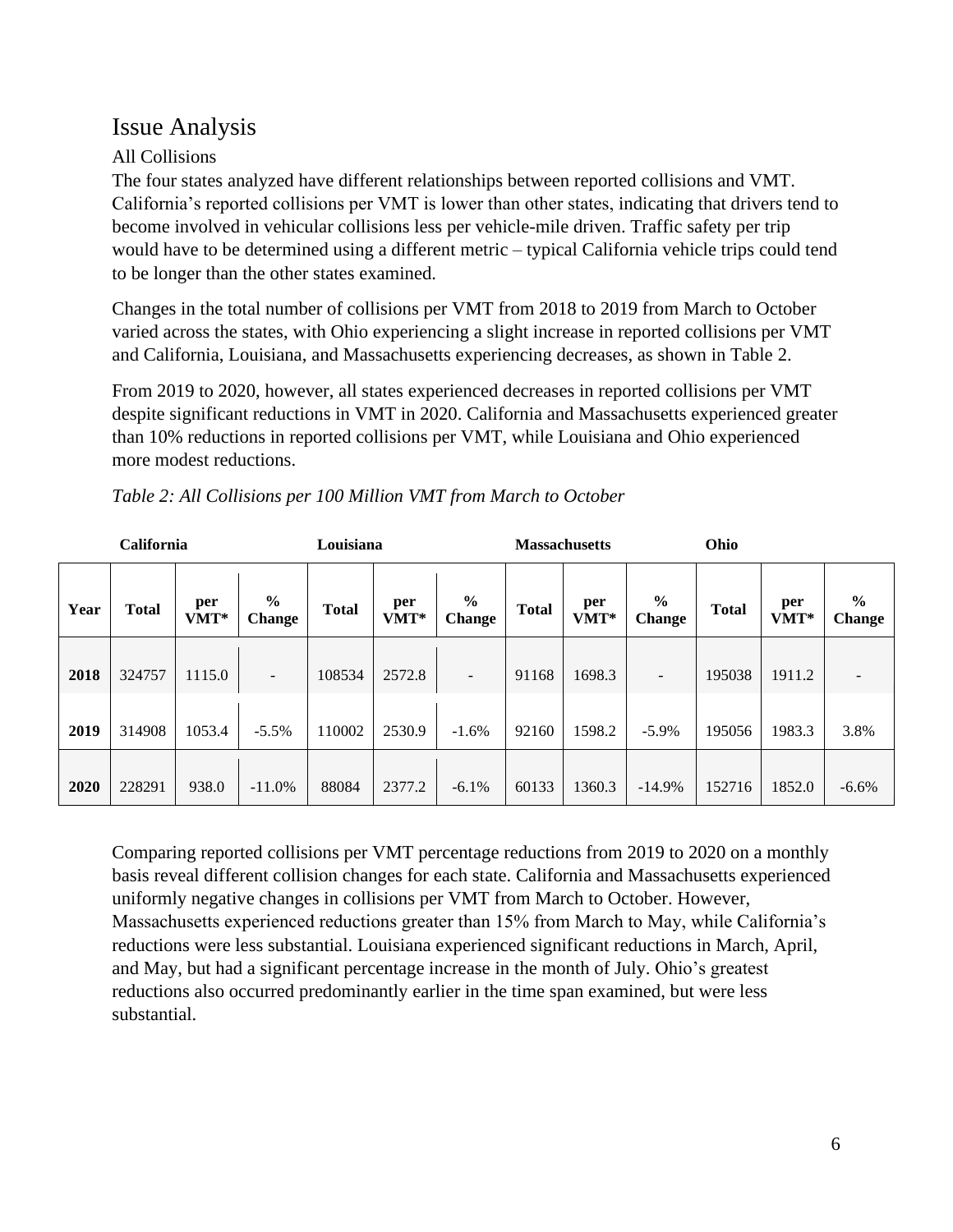

*Figure 2: All Collisions Change from 2019 to 2020 by Month*

Injury Collisions

Comparing the relationship between injury collisions and VMT across the states, Louisiana tends to experience significantly higher injury collisions per vehicle-mile traveled than the other states, with approximately 700 injury collisions per 100 million vehicle-mile traveled from 2018 to 2020 in the months of March to October.

Examining percentage changes, California and Massachusetts are similar in that injury collisions per VMT decreased 5.1% and 4.3% respectively from 2018 to 2019 and decreased approximately 14% from 2019 to 2020. Louisiana experienced a .9% increase from 2018 to 2019 and a 4.2% decrease from 2019 to 2020. Ohio is unlike the other states in that injury collisions per VMT increased almost 8% from 2018 to 2019, then only decreased 1% from 2019 to 2020.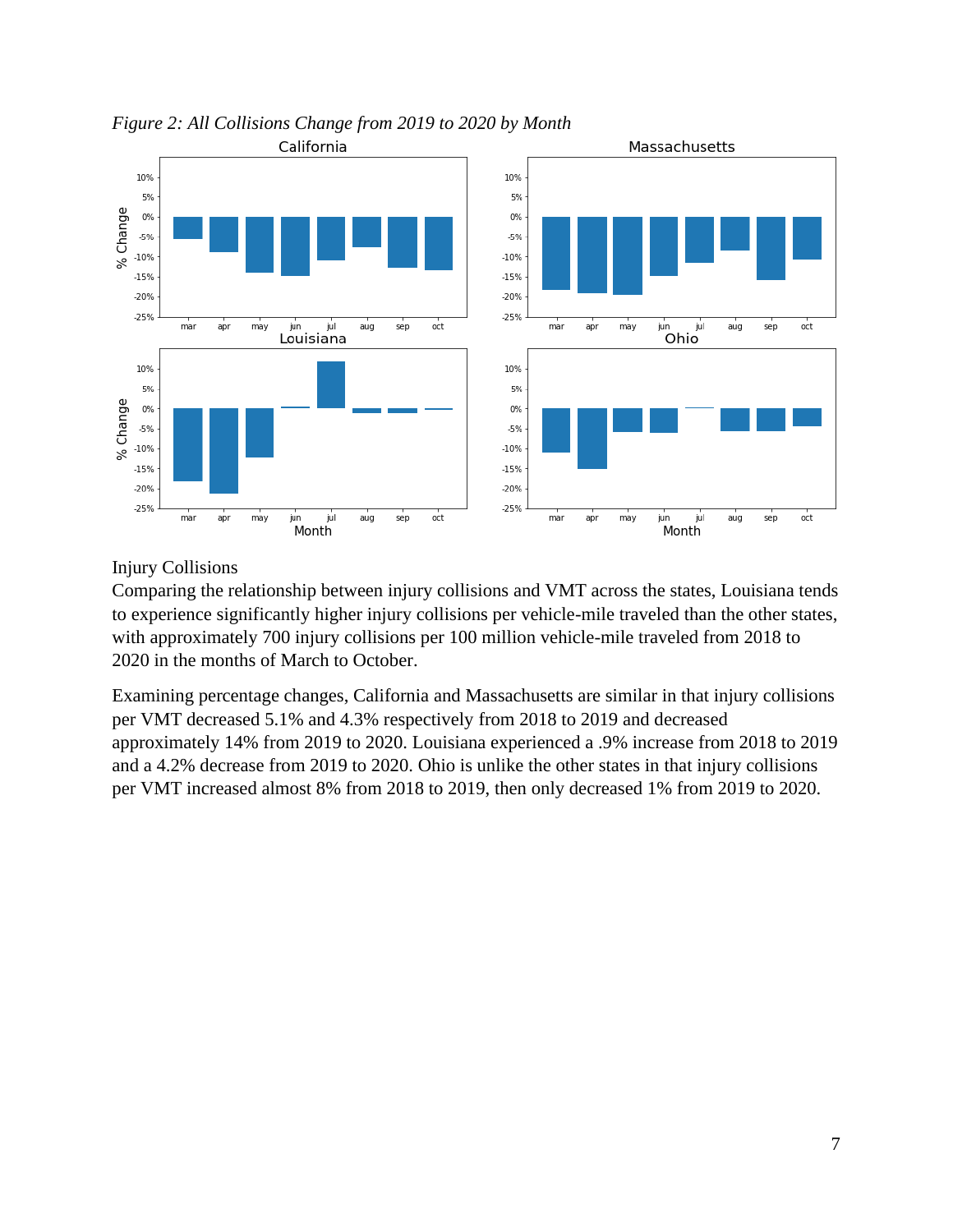|      | California   |             |                                | Louisiana    |             |                                |              | <b>Massachusetts</b> |                                | Ohio         |             |                          |
|------|--------------|-------------|--------------------------------|--------------|-------------|--------------------------------|--------------|----------------------|--------------------------------|--------------|-------------|--------------------------|
| Year | <b>Total</b> | per<br>VMT* | $\frac{0}{0}$<br><b>Change</b> | <b>Total</b> | per<br>VMT* | $\frac{0}{0}$<br><b>Change</b> | <b>Total</b> | per<br>VMT*          | $\frac{6}{6}$<br><b>Change</b> | <b>Total</b> | per<br>VMT* | $\frac{6}{6}$<br>Change  |
| 2018 | 130267       | 447.2       | $\overline{\phantom{a}}$       | 30354        | 719.2       | $\overline{\phantom{a}}$       | 22433        | 417.3                |                                | 49258        | 481.9       | $\overline{\phantom{0}}$ |
| 2019 | 126910       | 424.6       | $-5.1\%$                       | 31556        | 725.7       | 0.9%                           | 23075        | 399.3                | $-4.3\%$                       | 51066        | 518.9       | 7.7%                     |
| 2020 | 89239        | 365.9       | $-13.8%$                       | 25788        | 694.9       | $-4.2%$                        | 15256        | 343.0                | $-14.1%$                       | 42553        | 513.6       | $-1.0\%$                 |

#### *Table 3: Injury Collisions per 100 Million VMT from March to October*

The similarities between California and Massachusetts extend into a monthly analysis. Both states experienced uniformly negative changes in injury collisions per VMT from March to October, though Massachusetts experienced greater reductions in April and May.

Louisiana and Ohio both had increases and decreases in monthly injury collisions per VMT. For both states, April had the greatest decrease and July had the greatest increase. Louisiana's decreases in the early months of the examined time span were larger.



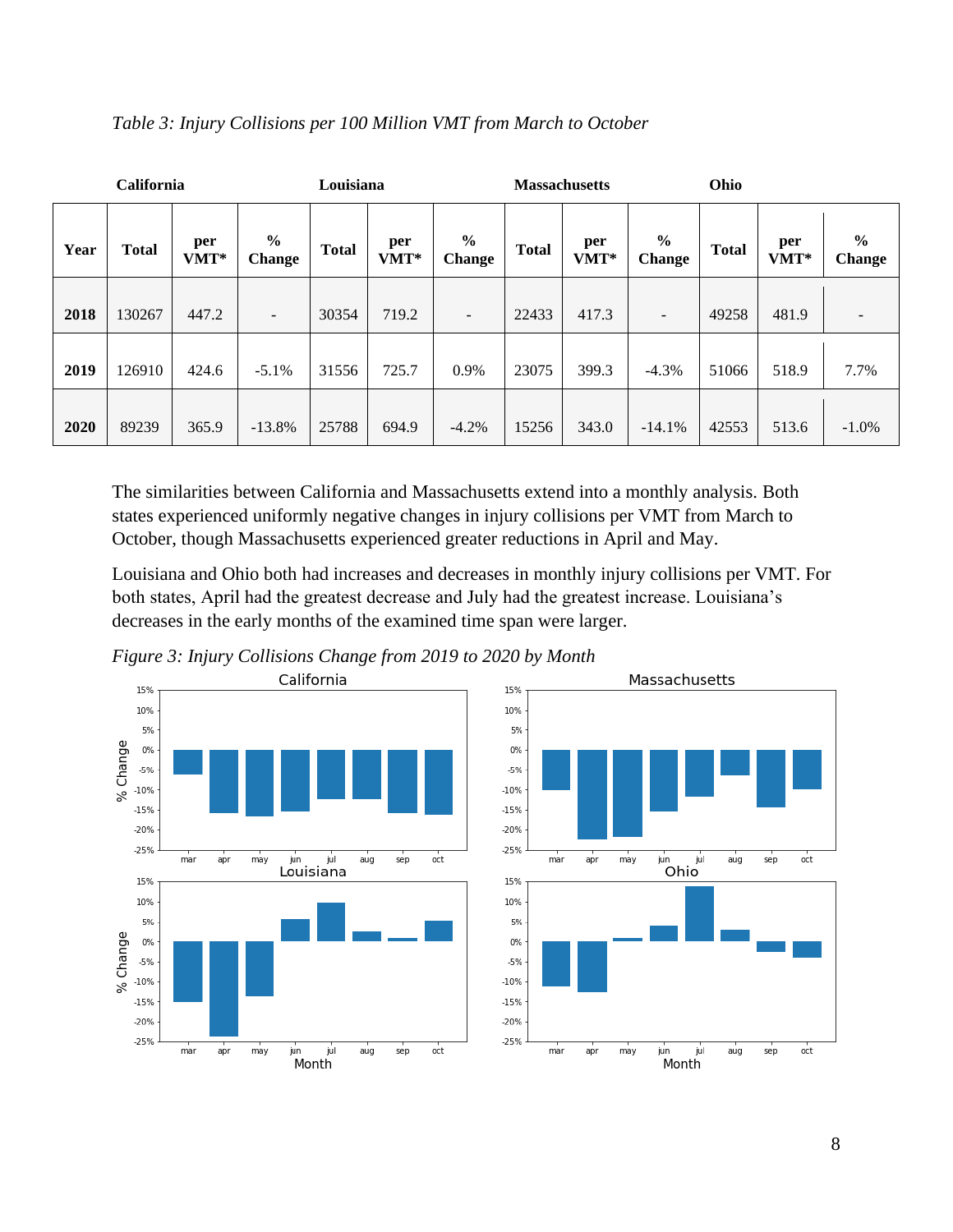#### Fatal Collisions

Comparing the relationship between fatal collisions per VMT, Massachusetts had a significantly lower fatal collisions per 100 million vehicle-miles traveled than the other states. This statistic would remain lower than the other states in 2020, despite a substantial increase compared to the previous year.

Both Massachusetts and Ohio experienced a greater than 30% increase in fatal collisions per VMT from 2019 to 2020. Louisiana experienced a 22.2% increase, while California experienced a 10.5% increase. All states had increases in fatal collision per VMT from 2019 to 2020 from March to October. Only California experienced a decrease in total fatal collisions from 2019 to 2020 from March to October.

|      | <b>California</b> |             |                          | Louisiana    |             |                                |              | <b>Massachusetts</b> |                          | Ohio         |             |                                |
|------|-------------------|-------------|--------------------------|--------------|-------------|--------------------------------|--------------|----------------------|--------------------------|--------------|-------------|--------------------------------|
| Year | <b>Total</b>      | per<br>VMT* | $\frac{6}{9}$<br>Change  | <b>Total</b> | per<br>VMT* | $\frac{6}{6}$<br><b>Change</b> | <b>Total</b> | per<br>VMT*          | $\frac{0}{0}$<br>Change  | <b>Total</b> | per<br>VMT* | $\frac{0}{0}$<br><b>Change</b> |
| 2018 | 2290              | 7.9         | $\overline{\phantom{a}}$ | 470          | 11.1        | $\overline{\phantom{a}}$       | 221          | 4.1                  | $\overline{\phantom{a}}$ | 732          | 7.1         |                                |
| 2019 | 2282              | 7.6         | $-3.8%$                  | 510          | 11.7        | 5.4%                           | 222          | 3.9                  | $-4.9%$                  | 753          | 7.6         | 7.0%                           |
| 2020 | 2035              | 8.4         | 10.5%                    | 520          | 14.3        | 22.2%                          | 229          | 5.4                  | 38.5%                    | 851          | 10.2        | 34.2%                          |

*Table 4: Fatal Collisions per 100 Million VMT from March to October*

All states experienced a general increase in fatal collisions per VMT across months. Unlike injury collisions per VMT, changes in fatal collisions per VMT were primarily of the same sign, with only California experiencing modest reductions in fatal collisions per VMT in June and October.

Both California and Louisiana had their most significant increases in fatal collisions per VMT at the start of the public health emergency. Massachusetts experienced a very significant increase in March, and would also have experience increases in April, June, and August. Interestingly, in Ohio, fatal collisions per VMT would slightly increase in April, when the greatest restrictions were put into place for the duration of one month, but would peak until May.

Traffic safety statistics like fatal collisions per VMT for Massachusetts in March occur because of the low likelihood of a fatal collision per mile driven. In Massachusetts, 15 fatal traffic collisions occurred in 2019 and 28 occurred in 2020, while VMT fell from 55 to 42 million miles. Therefore, the difference between fatal collisions per VMT was almost 150%. It is important to note that over the examined time period, Massachusetts would also have the lowest incident of fatal collision per VMT.

*Figure 4: Fatal Collisions Change from 2019 to 2020 by Month*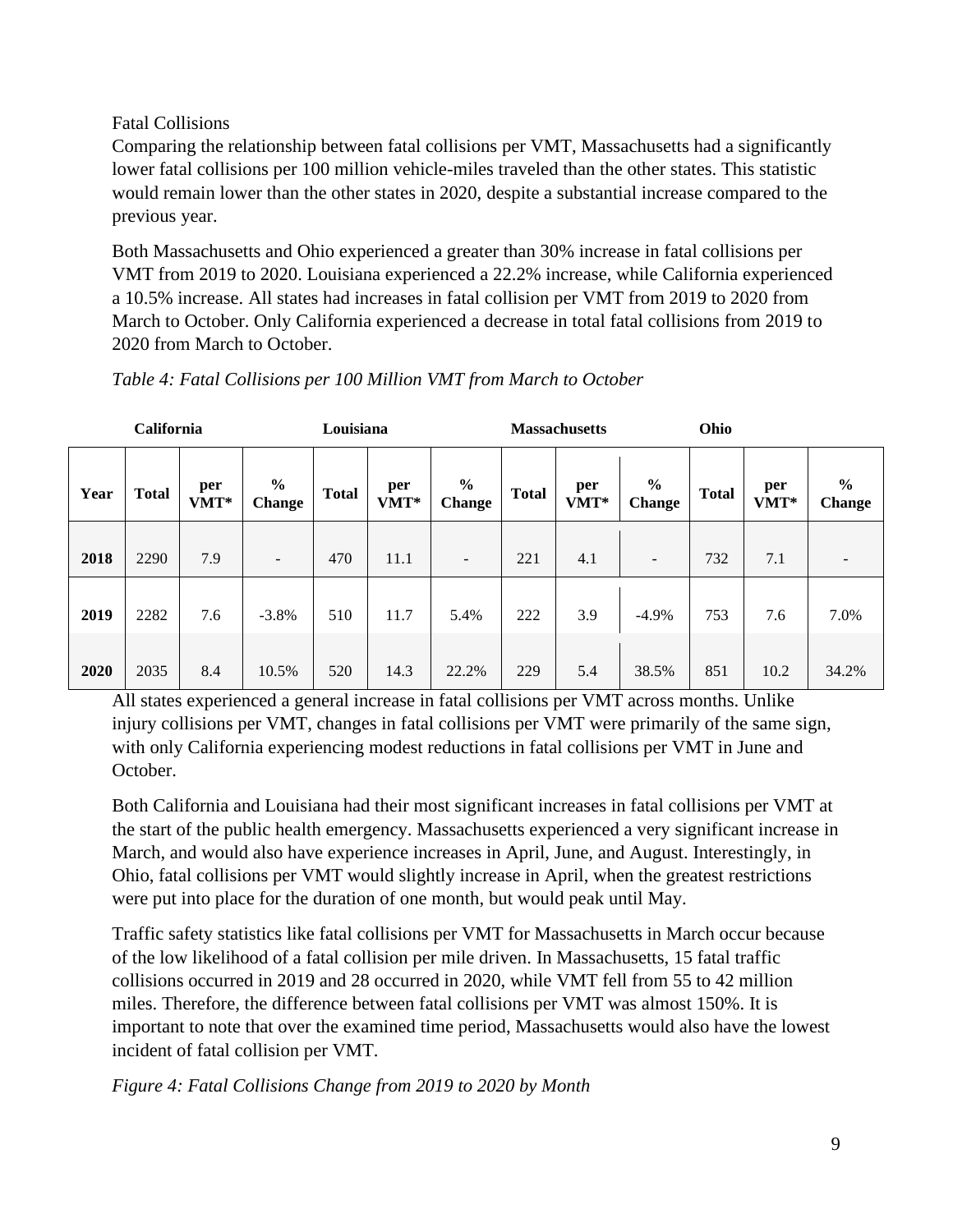

### Discussion

Different traffic safety trends persisted in different states from March to October.

- Reductions in VMT from 2019 to 2020 was experienced across all states, with the most substantial reductions in April and May for all states.
- All states were found to have a decrease in reported collisions and injury collisions per VMT, although the reductions for California and Massachusetts were greater than the reductions for Louisiana and Ohio. Louisiana and Ohio had significant decreases at the start of the public health emergency and increases towards the end of the analyzed period when compared to 2019.
- All states were found to have increases in fatal collisions per VMT. Both Massachusetts and Ohio's fatal collision per VMT rose more than 30%. The largest increases for California, Louisiana, and Massachusetts occurred in the early months of the public health emergency, when VMT fell the most from 2019 levels. Only in Ohio did the total number of fatal collisions change significantly from 2019 to 2020, with 100 more fatal collisions occurring in Ohio in 2020 (a 13% increase).

Synthesizing the traffic safety trends and state-level restrictions, a few correlations are notable. Reported and injury collisions per VMT were lower in 2020 than 2019 in the early months of the pandemic, when states rolled out the strictest containment measures. The states with strict containment measures throughout the summer, California and Massachusetts, saw reductions in injury collisions per VMT every month observed. States with less strict containment measures had increases in injury collisions per VMT from 2019 to 2020 after the initial few months of the public health emergency. The most significant increases in fatal collisions per VMT occurred in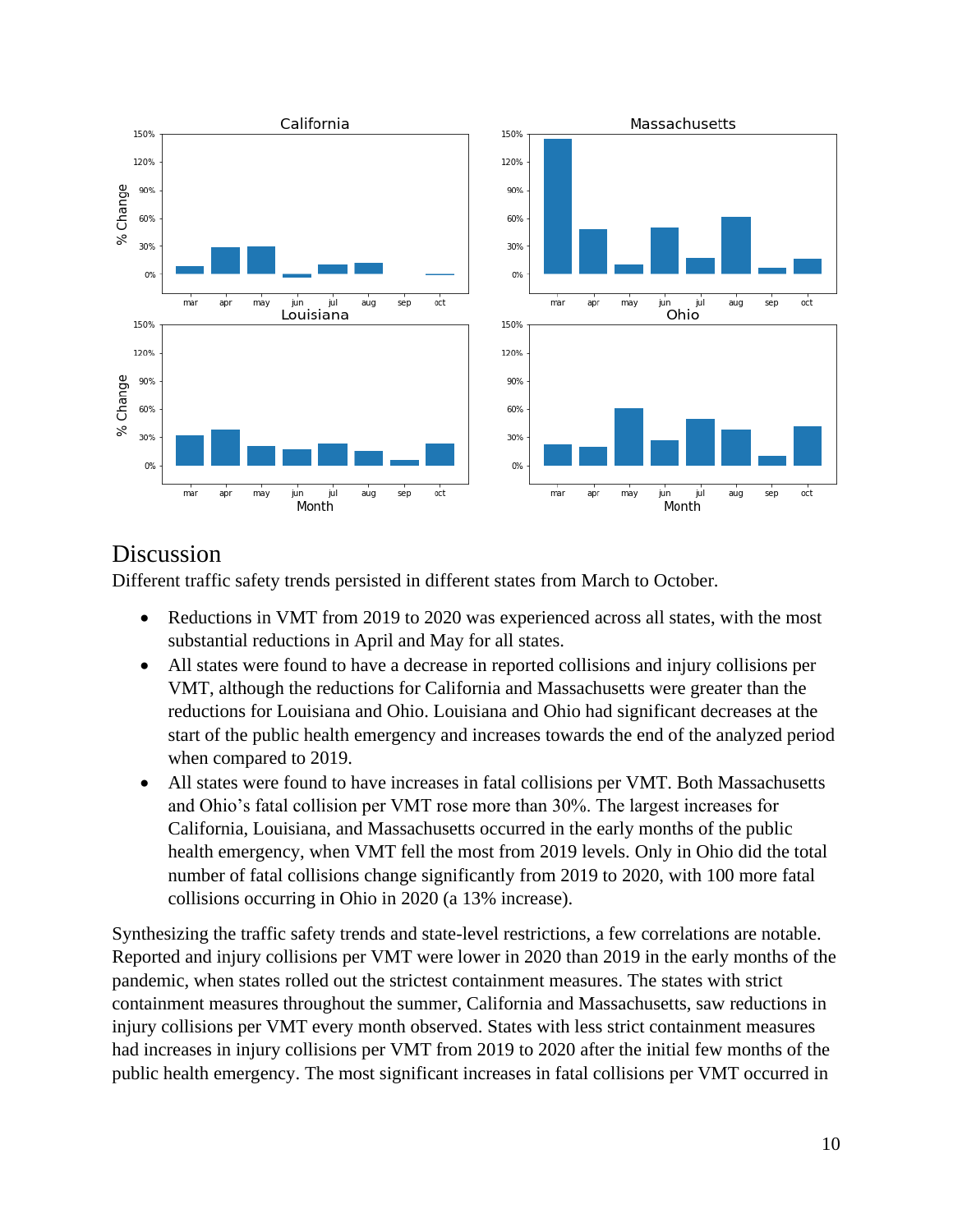the months following the initial public health emergency for California, Louisiana, and Massachusetts.

The most significant increases in fatal collisions per VMT occurred in Massachusetts and Ohio. This similarity in trend occurred despite Massachusetts having a little more than half the fatal collisions per VMT of Ohio from 2018 to 2020. Massachusetts had significantly lower injury and fatal collisions per VMT than other states across the same time period, yet experienced similar changes to traffic safety. This points to a broader missed opportunity by states to respond to decreased demand for automobile infrastructure and prevent increases in fatal collisions per VMT. Although some states performed better than others, more effort is required by all states to manage vehicle speeds and alter automobile infrastructure to create safer and more resilient transportation systems.

### Conclusion

The COVID-19 public health emergency had significant impacts on the traffic safety of road users in California, Louisiana, Massachusetts, and Ohio in 2020. For every vehicle-mile traveled, road users were less likely to be involved in a collision or injury collision, but more likely be involved in a fatal collision. These trends hold true for the states examined, despite significant differences in each states' traffic safety record.

Traffic safety in the span of March to October in 2020 changed markedly from the preceding year. Examining each state's traffic safety data at monthly intervals, it was found that reported collisions and injury collisions per VMT decreased from 2019 levels for all states, but only at the start of the public health emergency. Fatal collisions per VMT increased for all states nearly every month, but California and Louisiana's increases occurred mostly during the start of the public health emergency, while Massachusetts and Ohio had significant increases throughout the time span observed. Despite differences in pre-COVID traffic collision data, the pandemic's consistent effect on different traffic safety statistics across the states analyzed suggests states face similar traffic safety concerns, and that similar efforts to create Safer Systems are applicable.

### Future Work

Further analysis of the COVID-19 public health emergency's effect on traffic safety could better determine the causes of changes in traffic safety during the pandemic, and could potentially better inform transportation engineers and planners of the effects of future sudden changes in commute behavior on traffic safety.

A more fine-grained analysis with VMT data at the level of census tracts or counties could reveal the environments and the kinds of infrastructure that saw the greatest changes in traffic safety statistics. One interesting area of observation is the potential changes to urban versus rural traffic safety. NHTSA observed significant increases in urban road speeds in 2020 but no significant changes to rural road speeds (Office of Behavioral Safety Research, 2021). Using finer VMT data, observations about changes in the two environment's traffic safety paradigms may produce important conclusions.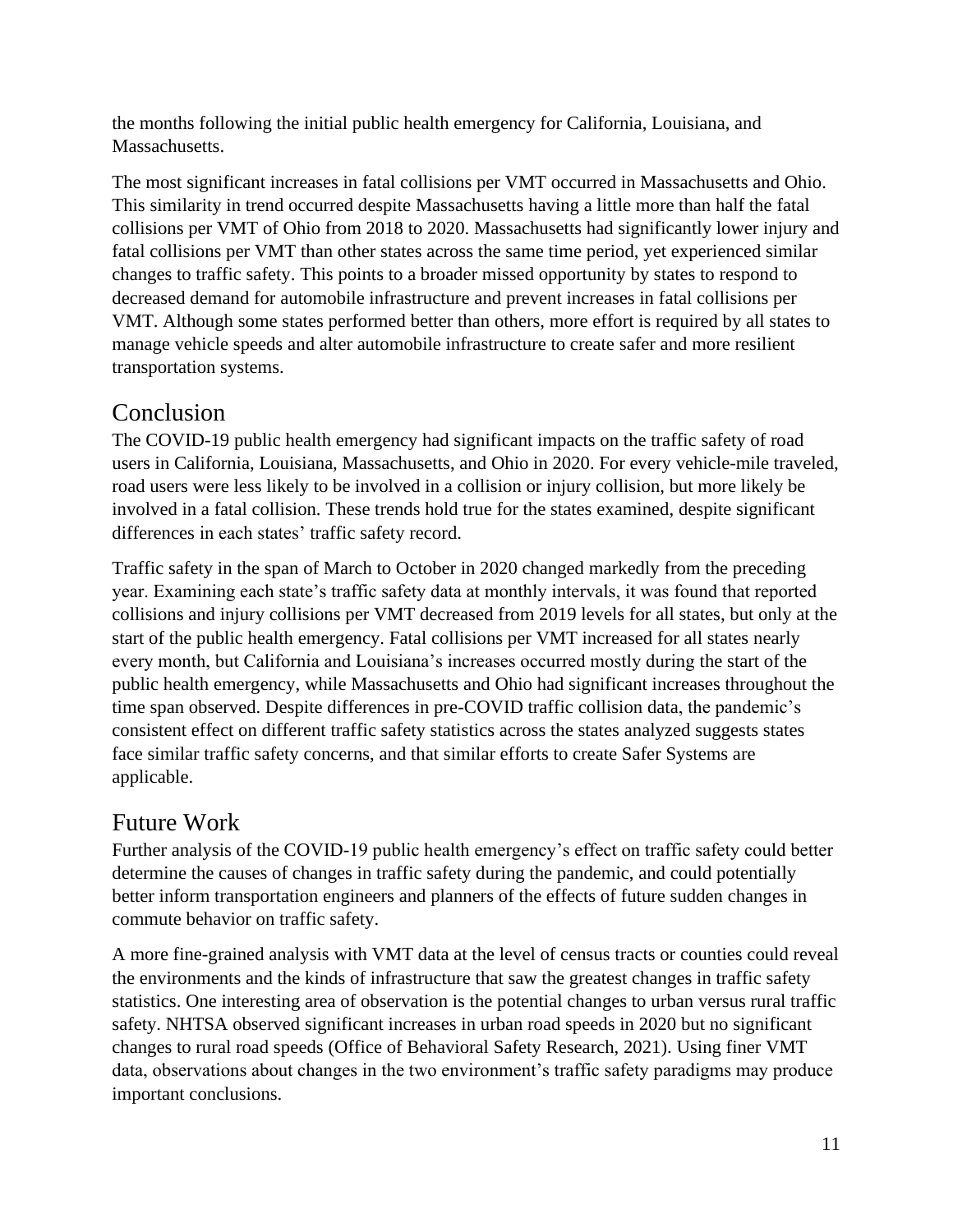Including vehicle speeds in traffic safety analysis would be another promising approach. Increased vehicle speeds lead to less safe traffic safety conditions, as kinematic energy of vehicles increases quadratically with velocity. Identifying the areas in which vehicle speeds have increased during the pandemic could help explain changes in traffic safety conditions.

### Acknowledgements

Funding for this project was provided by UC Berkeley Safe Transportation and Research Education Center (SafeTREC) and the Collaborative Sciences Center for Road Safety (CSCRS), a U.S. Department of Transportation-funded National University Transportation Center led by the University of North Carolina at Chapel Hill's Highway Safety Research Center.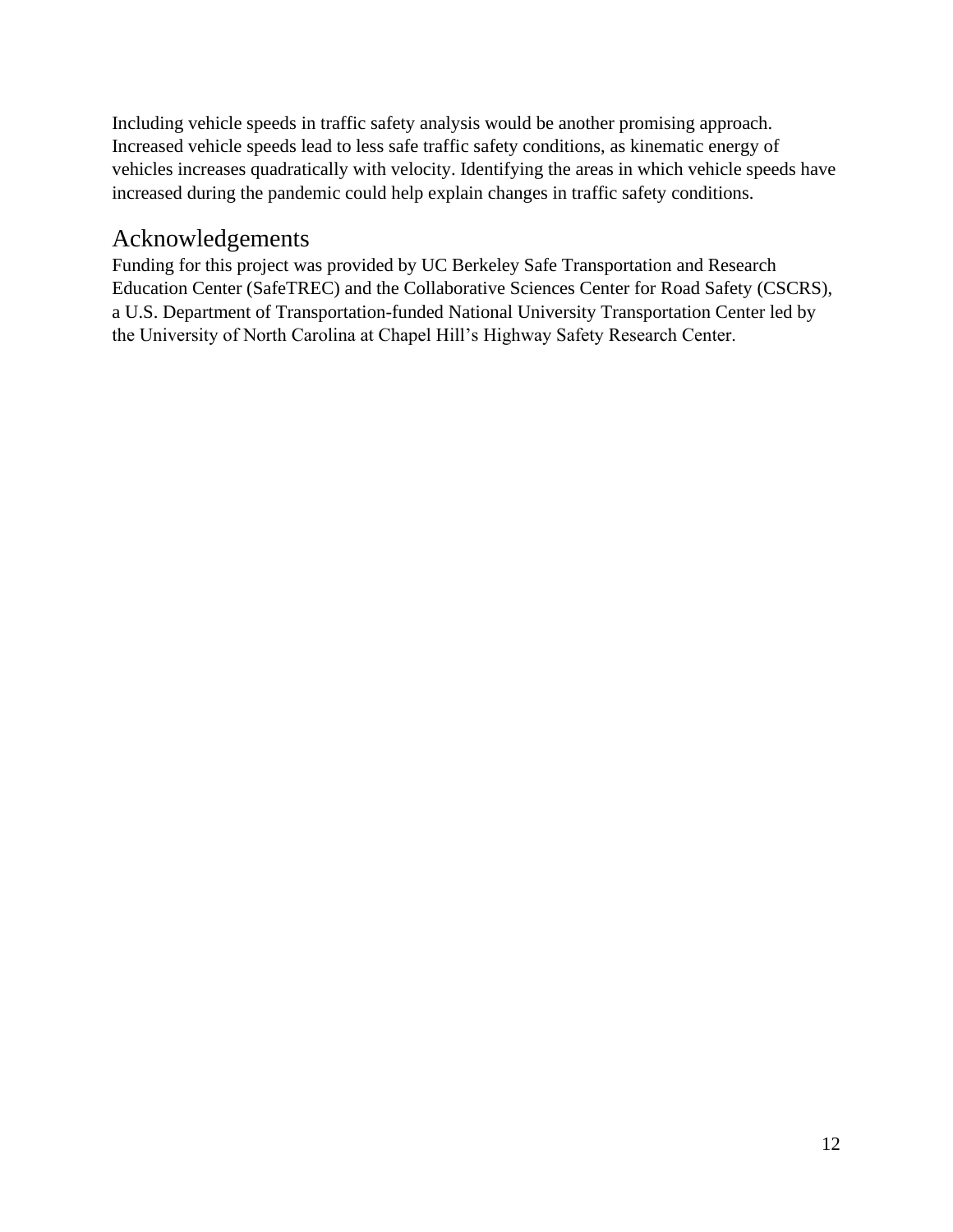### **Citations**

- Ballotpedia. (n.d.-a). *Documenting California's path to recovery from the coronavirus (COVID-19) pandemic, 2020-2021*. Ballotpedia. Retrieved March 12, 2021, from [https://ballotpedia.org/Documenting\\_California%27s\\_path\\_to\\_recovery\\_from\\_the\\_coronavirus\\_](https://ballotpedia.org/Documenting_California%27s_path_to_recovery_from_the_coronavirus_(COVID-19)_pandemic,_2020-2021) [\(COVID-19\)\\_pandemic,\\_2020-2021](https://ballotpedia.org/Documenting_California%27s_path_to_recovery_from_the_coronavirus_(COVID-19)_pandemic,_2020-2021)
- Ballotpedia. (n.d.-b). *Government responses to and political effects of the coronavirus pandemic, 2020 (Louisiana)*. Ballotpedia. Retrieved March 12, 2021, from [https://ballotpedia.org/Government\\_responses\\_to\\_and\\_political\\_effects\\_of\\_the\\_coronavirus\\_pan](https://ballotpedia.org/Government_responses_to_and_political_effects_of_the_coronavirus_pandemic,_2020_(Louisiana)) [demic,\\_2020\\_\(Louisiana\)](https://ballotpedia.org/Government_responses_to_and_political_effects_of_the_coronavirus_pandemic,_2020_(Louisiana))
- Ballotpedia. (n.d.-c). *Government responses to and political effects of the coronavirus pandemic, 2020 (Massachusetts)*. Ballotpedia. Retrieved March 12, 2021, from https://ballotpedia.org/Government responses to and political effects of the coronavirus pan [demic,\\_2020\\_\(Massachusetts\)](https://ballotpedia.org/Government_responses_to_and_political_effects_of_the_coronavirus_pandemic,_2020_(Massachusetts))
- Ballotpedia. (n.d.-d). *Government responses to and political effects of the coronavirus pandemic, 2020 (Ohio)*. Ballotpedia. Retrieved March 12, 2021, from https://ballotpedia.org/Government responses to and political effects of the coronavirus pan [demic,\\_2020\\_\(Ohio\)](https://ballotpedia.org/Government_responses_to_and_political_effects_of_the_coronavirus_pandemic,_2020_(Ohio))
- Ballotpedia. (n.d.-e). *School responses to the coronavirus (COVID-19) pandemic during the 2020- 2021 academic year*. Ballotpedia. Retrieved March 12, 2021, from [https://ballotpedia.org/School\\_responses\\_to\\_the\\_coronavirus\\_\(COVID-](https://ballotpedia.org/School_responses_to_the_coronavirus_(COVID-19)_pandemic_during_the_2020-2021_academic_year)[19\)\\_pandemic\\_during\\_the\\_2020-2021\\_academic\\_year](https://ballotpedia.org/School_responses_to_the_coronavirus_(COVID-19)_pandemic_during_the_2020-2021_academic_year)
- Chadra, K. (2020, July 21). *Motor Vehicle Fatality Rates Rose 23.5% in May, Despite Quarantines*. National Safety Council. Retrieved August 11, 2020, from [https://www.nsc.org/in-the](https://www.nsc.org/in-the-newsroom/motor-vehicle-fatality-rates-rose-235-in-may-despite-quarantines)[newsroom/motor-vehicle-fatality-rates-rose-235-in-may-despite-quarantines](https://www.nsc.org/in-the-newsroom/motor-vehicle-fatality-rates-rose-235-in-may-despite-quarantines)
- FHWA. (n.d.). *Travel Monitoring*. Office of Highway Policy Information Policy | Federal Highway Administration. Retrieved March 12, 2021, from [https://www.fhwa.dot.gov/policyinformation/travel\\_monitoring/tvt.cfm](https://www.fhwa.dot.gov/policyinformation/travel_monitoring/tvt.cfm)
- Lazo, L. (2020, May 11). The coronavirus pandemic emptied America's roadways. Now speeders have taken over. *Washington Post*. Retrieved August 11, 2020, from [https://www.washingtonpost.com/local/trafficandcommuting/the-coronavirus-pandemic](https://www.washingtonpost.com/local/trafficandcommuting/the-coronavirus-pandemic-emptied-americas-highways-now-speeders-have-taken-over/2020/05/10/c98d570c-8bb4-11ea-9dfd-990f9dcc71fc_story.html)[emptied-americas-highways-now-speeders-have-taken-over/2020/05/10/c98d570c-8bb4-11ea-](https://www.washingtonpost.com/local/trafficandcommuting/the-coronavirus-pandemic-emptied-americas-highways-now-speeders-have-taken-over/2020/05/10/c98d570c-8bb4-11ea-9dfd-990f9dcc71fc_story.html)[9dfd-990f9dcc71fc\\_story.html](https://www.washingtonpost.com/local/trafficandcommuting/the-coronavirus-pandemic-emptied-americas-highways-now-speeders-have-taken-over/2020/05/10/c98d570c-8bb4-11ea-9dfd-990f9dcc71fc_story.html)
- Leatherby, L., & Harris, R. (2020, November 18). States That Imposed Few Restrictions Now Have the Worst Outbreaks. The New York Times. <https://www.nytimes.com/interactive/2020/11/18/us/covid-state-restrictions.html>

National Center for Statistics and Analysis. (2020, October). *Early Estimate of Motor Vehicle Traffic Fatalities for the First Half (Jan–Jun) of 2020* (Crash Stats Statistical Summary. DOT HS 813 004). Washington, DC: National Highway Traffic Safety Administration. <https://crashstats.nhtsa.dot.gov/Api/Public/ViewPublication/813004>

- National Governors Association. (2020a, March 9). *Massachusetts—Coronavirus State Actions*. National Governors Association.<https://www.nga.org/coronavirus-state-actions/massachusetts/>
- National Governors Association. (2020b, March 9). *Ohio—Coronavirus State Actions*. National Governors Association.<https://www.nga.org/coronavirus-state-actions/ohio/>
- National Governors Association. (2020c, March 10). *California—Coronavirus State Actions* [Nga.org]. National Governors Association. [https://www.nga.org/coronavirus-state](https://www.nga.org/coronavirus-state-actions/california/)[actions/california/](https://www.nga.org/coronavirus-state-actions/california/)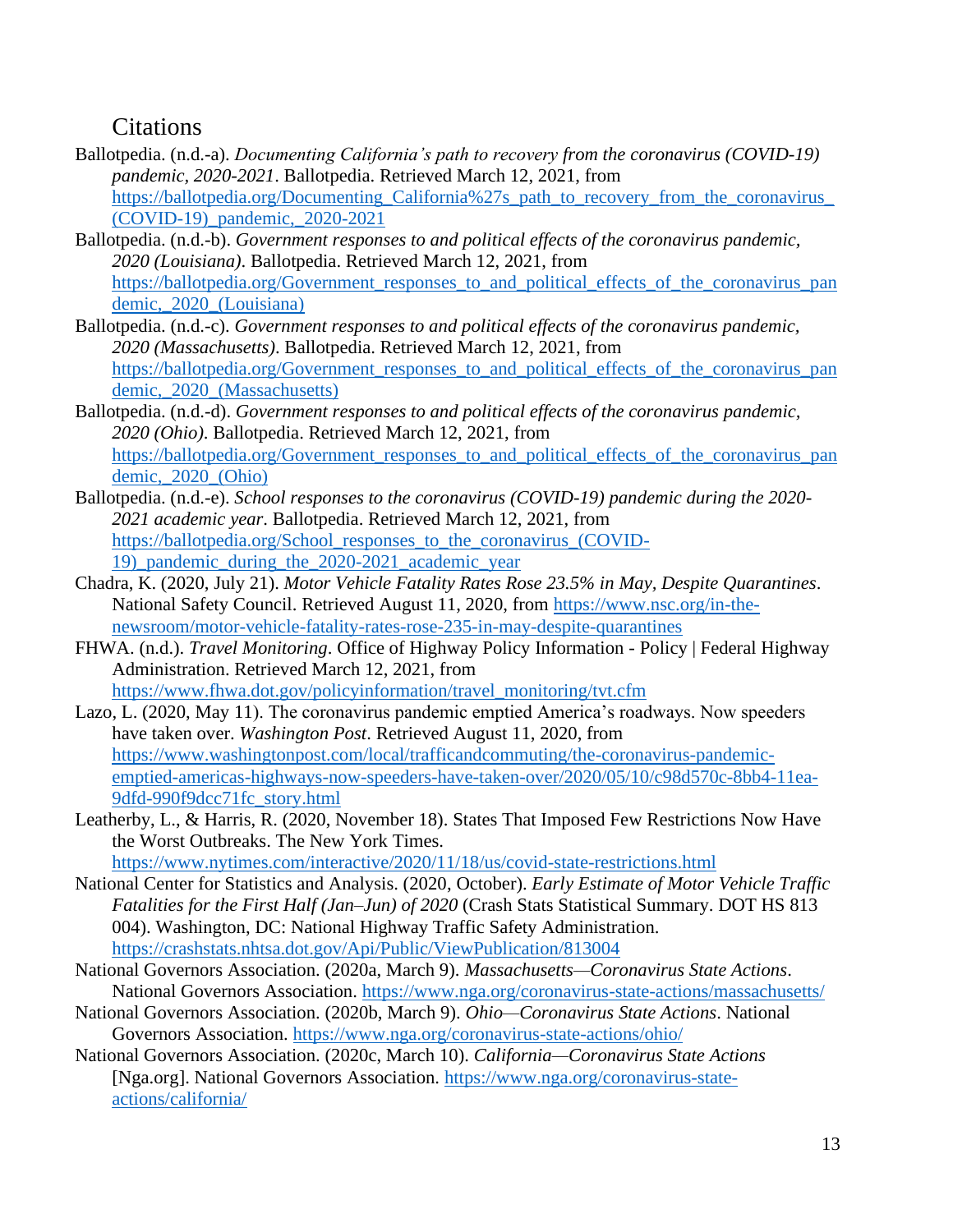- National Governors Association. (2020d, March 10). *Louisiana—Coronavirus State Actions*. National Governors Association.<https://www.nga.org/coronavirus-state-actions/louisiana/>
- NSC. (2020a, July 21). *Motor Vehicle Fatality Rates Rose 23.5% in May, Despite Quarantines— National Safety Council*. Nsc.Org. [https://www.nsc.org/in-the-newsroom/motor-vehicle-fatality](https://www.nsc.org/in-the-newsroom/motor-vehicle-fatality-rates-rose-235-in-may-despite-quarantines)[rates-rose-235-in-may-despite-quarantines](https://www.nsc.org/in-the-newsroom/motor-vehicle-fatality-rates-rose-235-in-may-despite-quarantines)
- NSC. (2020b, December). Preliminary Monthly Estimates. *Injury Facts*. <https://injuryfacts.nsc.org/motor-vehicle/overview/preliminary-monthly-estimates/>
- Office of Behavioral Safety Research. (2021). *Update to Special Reports on Traffic Safety During the COVID-19 Public Health Emergency: Third Quarter Data* (DOT HS 813 069; p. 10). National Highway Traffic Safety Administration.
- Pishue, B. (December 8, 2020). COVID-19 Effect on Collisions on Interstates and Highways in the US. *INRIX*, 11. Retrieved March 12, 2021, from <https://media.bizj.us/view/img/11938204/inrixriskiestroadsus.pdf>
- Zendrive. (2020). *Mobility Amidst Lockdown: Every Minute on the Road is Riskier*. Retrieved August 11, 2020, from [https://cdn2.hubspot.net/hubfs/6619093/COVID-](https://cdn2.hubspot.net/hubfs/6619093/COVID-19%20Global%20Mobility%20Study%20-%20Zendrive%20-%20May%207,%202020.pdf)[19%20Global%20Mobility%20Study%20-%20Zendrive%20-%20May%207,%202020.pdf](https://cdn2.hubspot.net/hubfs/6619093/COVID-19%20Global%20Mobility%20Study%20-%20Zendrive%20-%20May%207,%202020.pdf)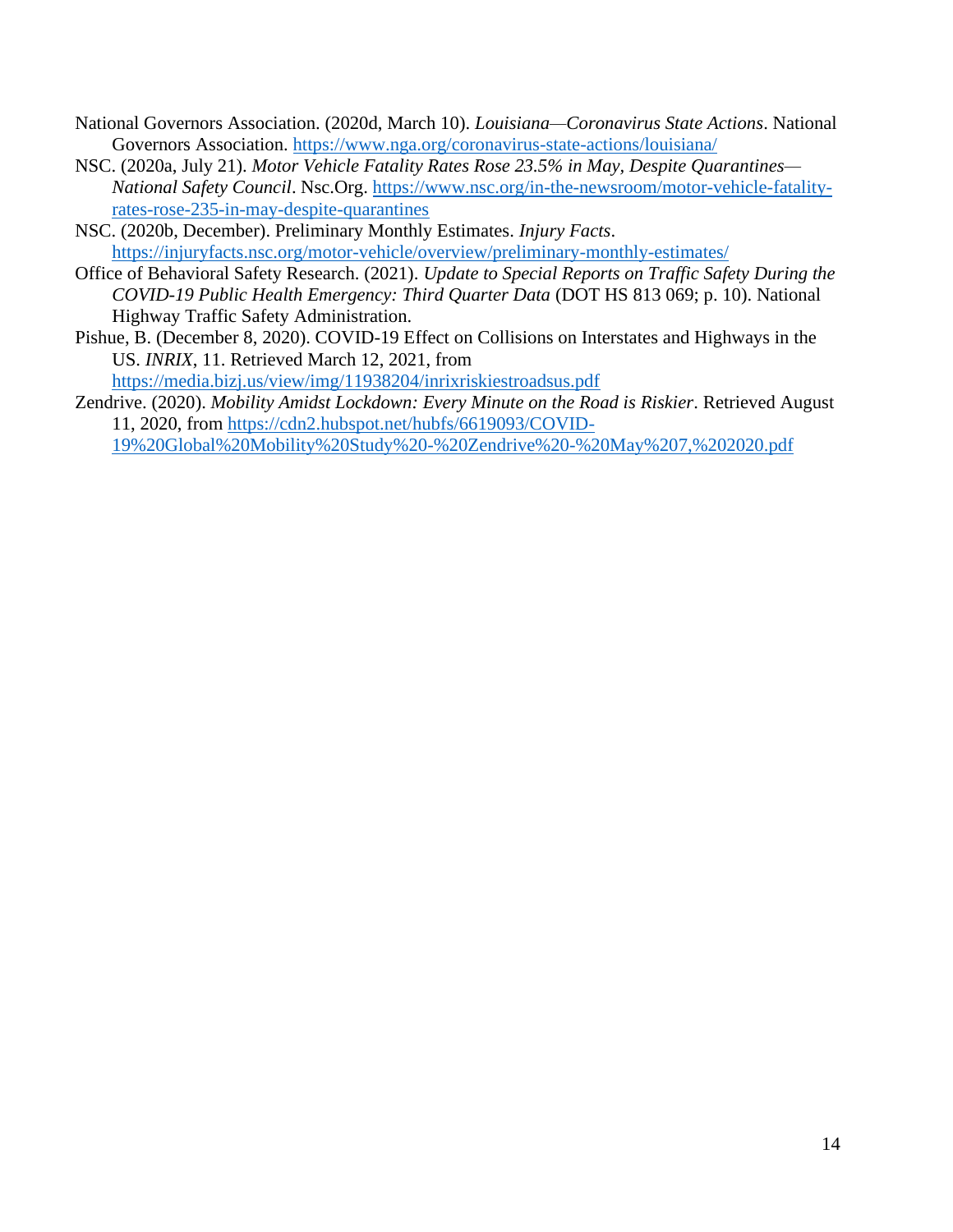# Appendix State Overview

|      | VMT (100 Millions) |                          | <b>All Collisions</b> |          |              | <b>Injury Collisions</b> | <b>Fatal Collisions</b> |           |
|------|--------------------|--------------------------|-----------------------|----------|--------------|--------------------------|-------------------------|-----------|
| Year | <b>Total</b>       | % Change                 | <b>Total</b>          | % Change | <b>Total</b> | % Change                 | <b>Total</b>            | % Change  |
| 2018 | 2339               | $\overline{\phantom{a}}$ | 324757                | ۰        | 130267       | $\overline{\phantom{a}}$ | 2290                    |           |
| 2019 | 2400               | 2.6%                     | 314908                | $-3.0\%$ | 126910       | $-2.6%$                  | 2282                    | $-0.3%$   |
| 2020 | 1950               | $-18.8%$                 | 228291                | $-27.5%$ | 89239        | $-29.7%$                 | 2035                    | $-10.8\%$ |

**Table 5: California Traffic Safety Statistics from March to October**

### **Table 6: Louisiana Traffic Safety Statistics from March to October**

|      | VMT (100 Millions) |          | <b>All Collisions</b> |           |              | <b>Injury Collisions</b> | <b>Fatal Collisions</b> |          |
|------|--------------------|----------|-----------------------|-----------|--------------|--------------------------|-------------------------|----------|
| Year | <b>Total</b>       | % Change | <b>Total</b>          | % Change  | <b>Total</b> | % Change                 | <b>Total</b>            | % Change |
| 2018 | 340                |          | 108534                |           | 30354        |                          | 470                     |          |
| 2019 | 350                | 2.8%     | 110002                | 1.4%      | 31556        | 4.0%                     | 510                     | 8.5%     |
| 2020 | 295                | $-15.6%$ | 88084                 | $-19.9\%$ | 25788        | $-18.3%$                 | 520                     | 2.0%     |